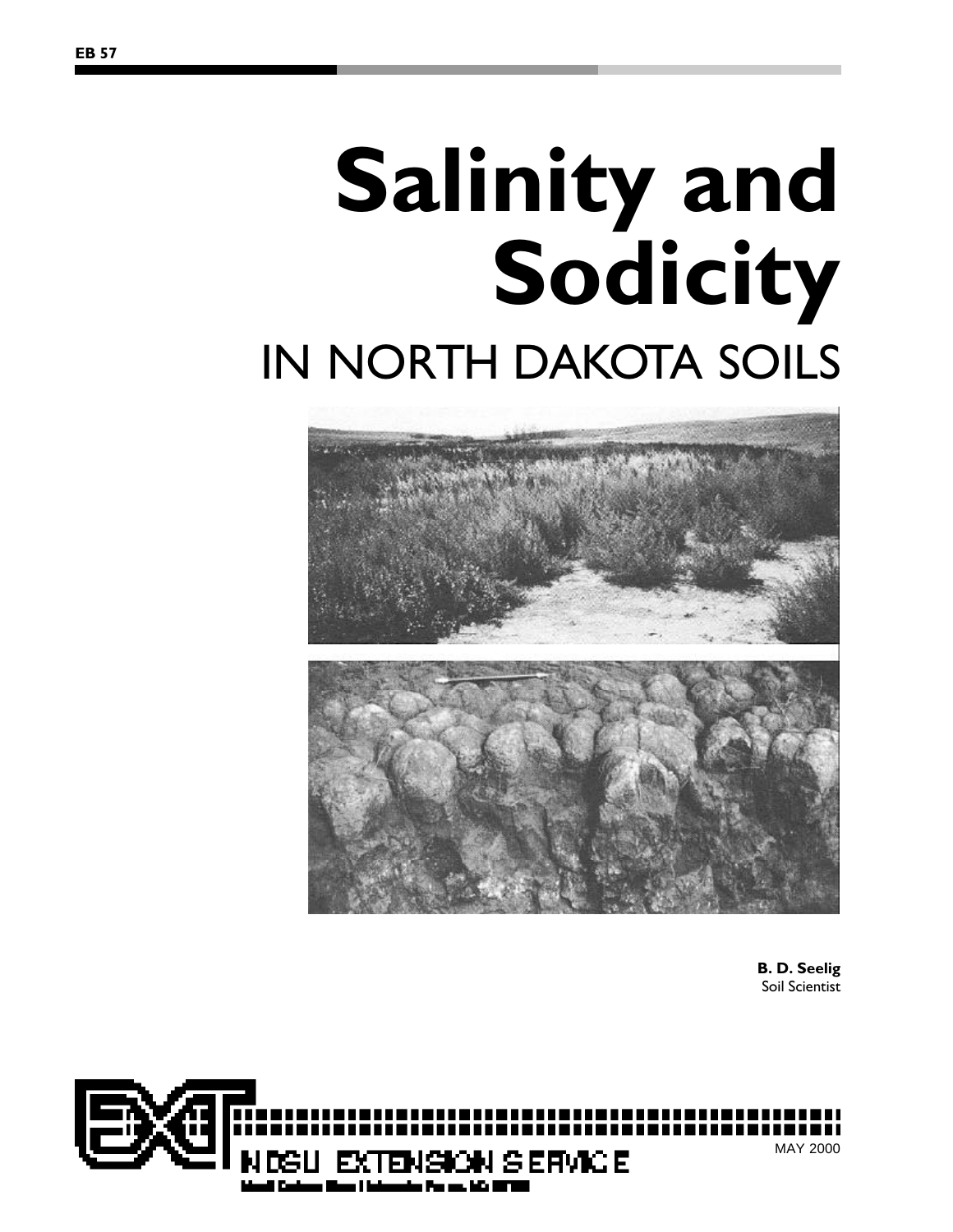# WHAT IS SALINITY AND SODICITY?

Soil salinity and sodicity are related problems that are commom in North Dakota. Both eastern and western North Dakota have their share of saline and sodic soils. For example, 24 and 17 percent of the soils in Grand Forks County and Slope County, respectively, are affected by salinity or sodicity (Soil Survey Staff, 1987). Further, soil survey data from 34 of the 52 coun-ties in North Dakota show approximately 1,900,000 acres affected by sodium and 700,000 acres affected by salinity. These problem soils compose about 9 percent of the 34-county area.

Salinity and sodicity are often seen as bare ground with whitish crust that has a scabby appearance. Scabland, salt-land, alkali, alkaline, and sour-ground are a few of the local terms that describe these areas. Some of these terms are misleading, because they imply problems that are not necessarily related to salinity or sodicity. For instance, alkaline and sour-ground actually refer to soil acidity. Alkaline soils are basic (pH > 7) and sour-ground is acid (pH < 7). Many soils in North Dakota are basic in pH but are not affected by salinity or sodicity. On the other hand few soils in North Dakota have high enough acidity to reduce crop yields. Acid soils are occasionally found in in in the extreme southcentral and southwestern parts of North Dakota. They have formed in acid sediments of the Fox Hills formation and are generally used as rangeland.

We are concerned with salinity and sodicity levels high enough to affect production. Clear definitions of these two problems are necessary for proper identification and management.

# **SOLUBLE SALTS AND SALINE SOILS**

Soils with high amounts of soluble salts are called saline soils. They often exhibit a whitish surface crust when dry. The solubility of calcium sulfate or gypsum (CaSO $_4$ ) is used as the standard for comparing solubilities of salts (Table 1). Salts more soluble than gypsum are considered to be soluble and cause salinity. Examples are sodium sulfate or Glauber's salt  $({\sf Na}_2 {\sf SO}_4)$  and sodium chloride, or table-salt (NaCl). Salts less soluble than gypsum are considered insoluble and do not cause salinity. Calcium carbonate  $(\mathsf{CaCO}_3)$  or lime is an example of an insoluble salt commonly found in North Dakota soils.

Salts found in North Dakota soils are of three types: sulfates (SO<sub>4</sub>); carbonates  $(\mathsf{CO}_3)$ ; and chlorides (Cl). Most saline soils in North Dakota are composed of sulfate salts (Keller et al., 1984). However, the northern Red River Valley has extensive areas of saline soils that have high amounts

of chloride salts. Soils with high amounts of carbonates of sodium occur rarely, and are usually associated with coarse textured materials.

# **SODIUM AND SODIC SOILS**

Soils high in sodium (sodic soils) may present physical restrictions to plant growth. Sodium (Na<sup>+</sup>) is a positively charged component, or cation, of many salts. Sodium problems are due to its behavior when attached to clay particles. If 15 percent or more of the clay adsorption sites are occupied by sodium (sodium-clay), poor physical condition of the soil often restricts root growth and makes tillage difficult.

The forces that hold clay particles together are greatly weakened when sodium-clay and water come into contact. In this condition clay particles are easily detached from larger aggregates, or dispersed (Figure 1). When dried, however, sodium-clay particles settle out in dense layers

| <b>Mineral</b>    | <b>Composition</b>            | <b>Solubility</b> | <b>Chemical Name</b> |
|-------------------|-------------------------------|-------------------|----------------------|
|                   |                               | (moles/liter)     |                      |
| Calcite (lime)    | CaCO <sub>3</sub>             | 0.00014           | Calcium Carbonate    |
| Gypsum            | $CaSO4 \cdot 2H2O$            | 0.0154            | Calcium Sulfate      |
|                   | $CaCl2 \cdot 6H2O$            | 7.38              | Calcium Chloride     |
| Magnesite         | MgCO <sub>3</sub>             | 0.001             | Magnesium Carbonate  |
| Hexahydrite       | $MgSO_4 \cdot 6H_2O$          | 4.15              | Magnesium Sulfate    |
| Epsomite          | $MgSO_4 \cdot 7H_2O$          | 3.07              | Magnesium Sulfate    |
| <b>Bischofite</b> | $MgCl2 \cdot 6H2O$            | 5.84              | Magnesium Chloride   |
| (Washing soda)    | $Na2CO3$ • 10H <sub>2</sub> O | 2.77              | Sodium Carbonate     |
| (Baking soda)     | NaHCO <sub>3</sub>            | 1.22              | Sodium Bicarbonate   |
| Mirabilite        | $Na2SO4$ • 10H <sub>2</sub> O | 1.96              | Sodium Sulfate       |
| Thenardite        | NaSO <sub>4</sub>             | 3.45              | Sodium Sulfate       |
| Halite            | NaCl                          | 6.15              | Sodium Chloride      |

| Table 1. Composition and solubility of some common evaporite |  |
|--------------------------------------------------------------|--|
| minerals (salts).                                            |  |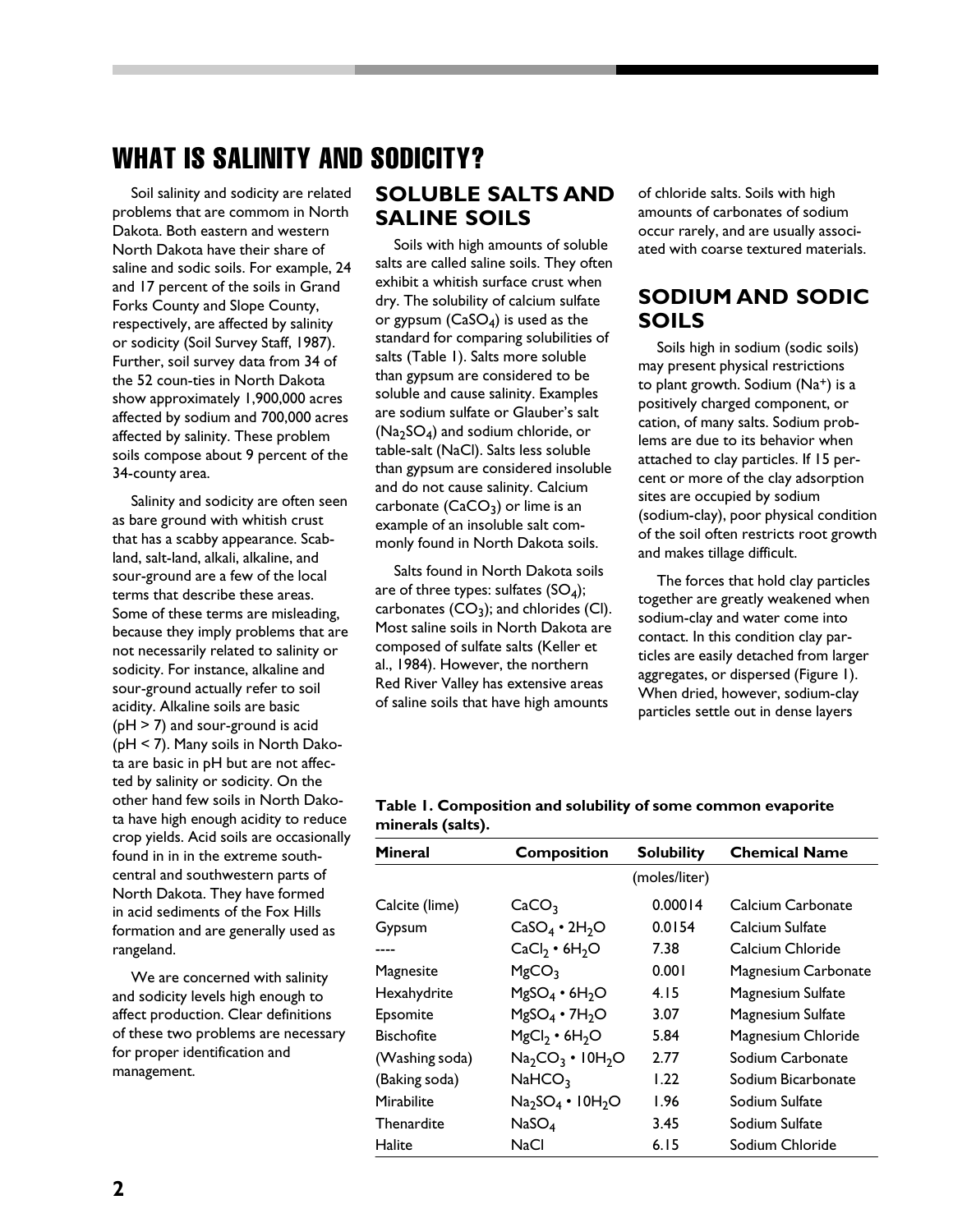

*Figure 1. When the exchange complex has greater than 15 % sodium (Na) the clay is dispersed (A) resulting in poor soil structure. When calcium (Ca) replaces enough sodium the clay is flocculated (B); stable soil aggregates are formed that create good soil structure (C). (After Rengasamy, P., et al., 1984.)*

that are impenetrable to plant roots and seedling emergence.

# **SODIUM ADSORPTION RATIO AND SODICITY**

Sodicity can be defined in terms of the sodium adsorption ratio (SAR). The SAR is a calculation from laboratory measurements made on a water sample or water extracted from a soil. It is based on the concentration of sodium (Na+), calcium  $(Ca<sup>2+</sup>)$ , and magnesium  $(Mg<sup>2+</sup>)$  in the sample. There is a relationship between the amount of each ion in solution and its relative amount adsorbed on the clay; however, the relationship is not direct. Na<sup>+</sup>, Ca<sup>2+</sup>, and Mg<sup>2+</sup> are adsorbed to the clay with unequal strength. Na<sup>+</sup> is weakly held compared to  $Ca^{2+}$  and  $Mg^{2+}$ . The SAR computation (equ. 1) accomodates the difference in adsorption strengths.

The U.S. Salinity Laboratory Staff (1954) determined a SAR of 13 from a saturated soil extract is comparable to 15 percent of the adsorption sites being occupied by Na<sup>+</sup>. Because of the difficulty and laboratory expense of analyzing the amount of actual Na<sup>+</sup>, Ca<sup>2+</sup>, and Mg<sup>2+</sup> adsorbed on the clay, the SAR determination has become the standard measure for sodicity.

To demonstrate the SAR calculation and the importance of the ratio of ions as opposed to the total concentration of sodium, let's look at the following two examples:

# **Example 1**

 $[Na^+] = 25$  meq/l  $[Ca^{2+}] = 60$  meg/l  $[Mg^{2+}] = 30$  meg/l SAR = 25 / { $(60 + 30)$  / 2}<sup>1/2</sup> = 25 /  $(45)$ <sup>1/2</sup> = 25 / 6.7 = 3.7

#### **Example 2**

 $[Na^+] = 25$  meq/l  $[Ca^{2+}] = 4$  meq/l  $[Mg^{2+}] = 2$  meq/l SAR = 25 /  $\{(4 + 2) / 2\}^{1/2} = 25 / (3)^{1/2} = 25 / 1.7 = 14.7$ 

 $SAR = [Na^{+}] / \{([Ca^{2+}] + [Mg^{2+}]) / 2\}^{1/2}$  [1] where:  $[ ] =$  concentration in milliequivalents/liter (meq./l)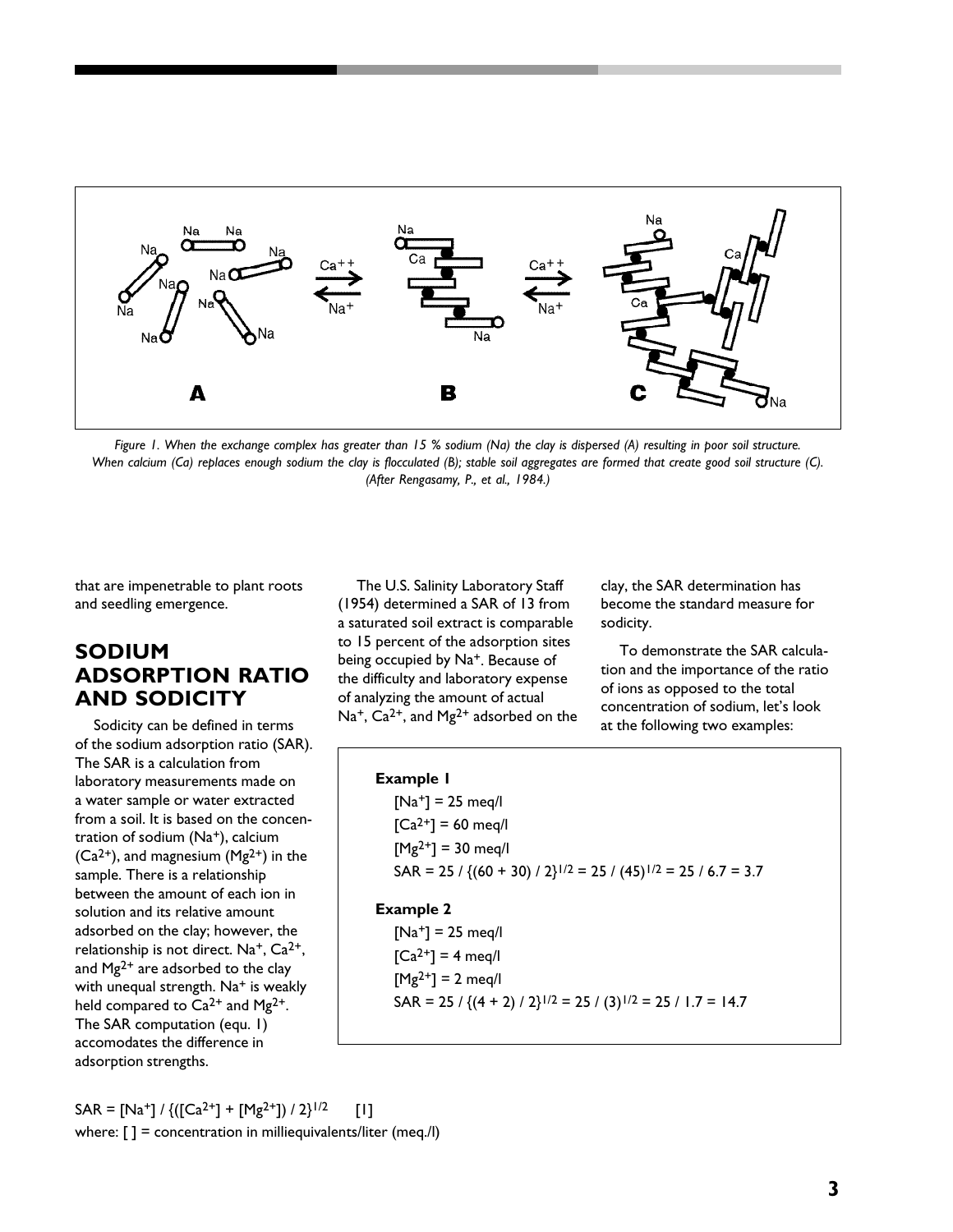The extracts from these two samples contain the same amount of sodium. However, because the amount of calcium and magnesium is different, only example 2 is from a soil that would have a sodicity problem. This points out the fact that some soils may have high amounts of sodium but are not sodic. The high amounts of calcium and magnesium counter-balance the sodium.

# **U.S. SALINITY LABORATORY CLASSIFICATION**

The U.S. Salinity Laboratory Staff (1954) established a system for classifying saline and sodic soils in three broad categories.

#### **Saline Soils**

Saline soils are defined as having an electrical conductivity (EC) greater than 4 deciSiemens/meter (dS/m) and sodium adsorption ratio (SAR) of less than 13 in their saturation extract.

#### **Saline-Sodic Soils**

Saline-sodic soils have an EC greater than 4 dS/m and a SAR greater than 13 in their saturation extract.

#### **Sodic Soils**

Sodic soils have an EC of less than 4 dS/m and a SAR greater than 13 in their saturation extract.

# **NATURAL RESOURCES CONSERVATION SERVICE, USDA CLASSIFICATION**

Saline and sodic soils are recognized and shown on soils maps made by the USDA Natural Resources Conservation Service (NRCS). Soils shown on maps are classified using a system that depends on both observable and laboratory properties. Although the NRCS has incorporated much of the U. S. Salinity Laboratory

system into its classification scheme (Table 2), it relies heavily upon soil characteristics that can be observed in the field as opposed to laboratory determinations. Field observations of soil properties such as structure and salt crystals are used regularly, but laboratory data is determined on relatively few samples.

#### **Table 2. NRCS classification of saline and sodic soils.**

(Soils Survey Staff, 1993)

| <b>Saline Soils</b>         |                                |                                       |                                            |                                             |
|-----------------------------|--------------------------------|---------------------------------------|--------------------------------------------|---------------------------------------------|
| class                       | Non-saline                     | Very slightly to<br>moderately saline | Strongly<br>saline                         |                                             |
| criteria                    | $AS$ E. EC <<br>2 dS/m         | $S.E. EC =$<br>$2 - 16$ dS/m          | S.E. EC ><br>$16$ dS/m                     |                                             |
| <b>Natric (Sodic) Soils</b> |                                |                                       |                                            |                                             |
| class                       | glossic<br>subgroups           | typic or udic<br>subgroups            | leptic<br>subgroups                        | aquoll<br>suborder                          |
| subsoil                     |                                |                                       |                                            |                                             |
| criteria                    | $*SAR > 13$<br>weak<br>claypan | $*SAR > 13$<br>strong<br>claypan      | $*SAR > 13$<br>claypan<br>high<br>salinity | $*SAR > 13$<br>claypan<br>poorly<br>drained |

\*Most natric soils meet this chemical requirement; however, some soils are also considered natric with SAR < 13 under certain conditions.

^Saturated extract (S.E.) electrical conductivity from the topsoil or the average of the soil profile, whichever is greater.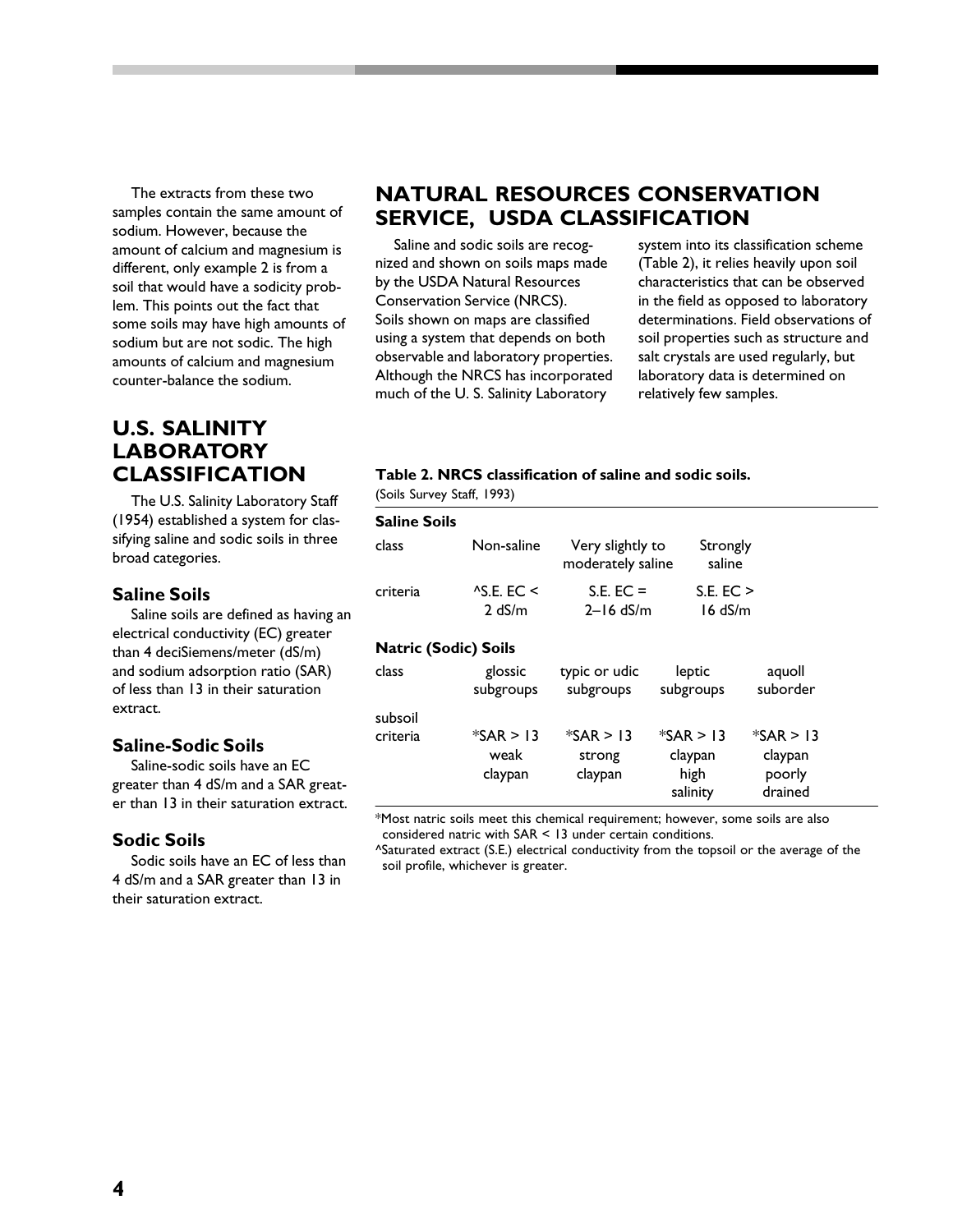# EFFECTS OF SALINITY AND SODICITY **OSMOTIC EFFECT**

High salinity (high EC) causes dehydration of plant cells. Reduced plant growth and often death is the result. Dissolved salts cause plant cell dehydration by decreasing the osmotic potential of soil water. Water flows from high potential (low salts) to a low potential (high salt) (Figure 2). When a soil solution has a lower osmotic potential than plant cells, plants cannot extract water from the soil. The effect on a plant is similar to drought stress.

## **Crop Yield and Soil EC**

Yields of many crops are reduced noticeably when the soil extract EC reaches 4 dS/m (U.S. Salinity Laboratory Staff, 1954). Yields will decline proportionately as EC levels (salinity) increase above 4 dS/m. Some crops, such as sugar beets, are quite tolerant to EC between 4 and 8 dS/m. At an EC of 16 dS/m the growth and yields of nearly all crops are severely affected. The effect of salts on plant growth is the basis for the NRCS soil salinity categories (Table 2).

## **Crop Symptoms of Salinity**

Crop symptoms from high salinity are generally the same as symptoms of moisture stress from dry conditions. Plants are stunted with cupped leaves to reduce water loss through the stomata. Initially some plants take on a deep blue-green color from excessive accumulation of wax as an attempt to reduce water loss. Eventually leaves become brown and brit-tle on the tips and margins as stress continues.

Salinity in the field is usually characterized by broad transitions that run gradually from high to low salinity. The pattern of crop response can also be a gradual change from normal plants to no growth at all. However, in some cultivated species, the plant is most sensitive to damage during germination or early growth stages.



*Figure 2. Plants can extract water easily from soils with high total water (A). This is a condition encountered in moist non-saline soils. Dry conditions and dissolved salts decrease the total soil water potential, thus retarding or stopping plant uptake of water (B).*

This may result in a pattern of sharp change from normal plants to bare ground where seeds failed to germinate. Often plants are able to flourish during later growth stages at salinity levels that would not have allowed germination or growth during earlier stages.

#### **Plant Indicators**

Plants can be used as indicators of saline and sodic conditions, because tolerance varies with plant species. All plants attempt to adjust to osmotic moisture stress caused by salinity. The osmotic adjustment requires energy that would otherwise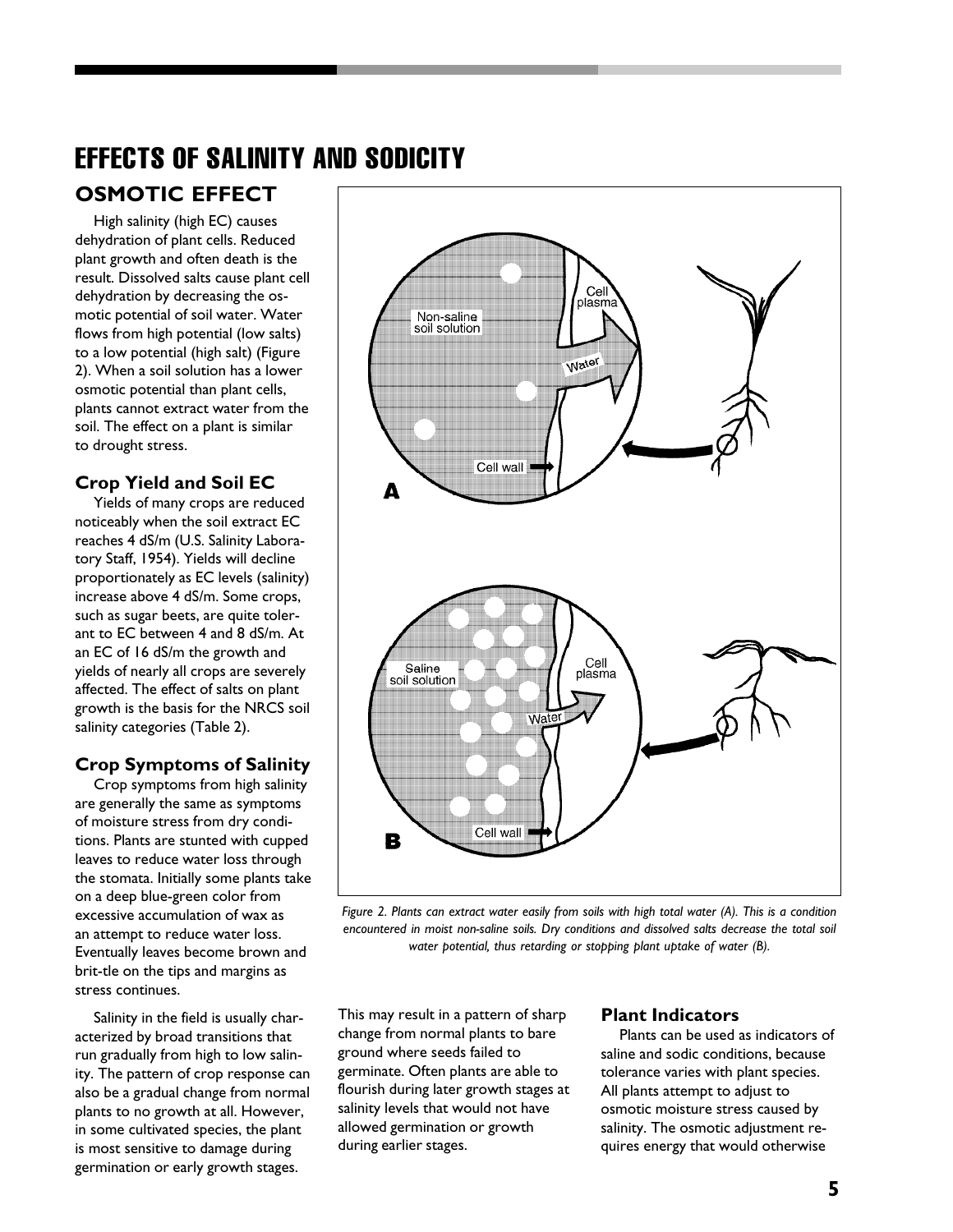be used for growth and production. As a result, when plants attempt to adjust, growth and yields are reduced.

#### *HALOPHYTIC (SALT LOVING) PLANTS*

Plants tolerant to salinity are known as halophytes. Technically, plants that can survive in soils that have greater than 0.5 percent (by weight) soluble salts are considered to be halophytes. Some halophytes have developed sophisticated systems of taking in saline water, extracting the salts, and then excreting the salts. Halophytes common to our area that can be used as indicators of high salinity include salt grass (*Distichlis spicata*), alkali grass (*Puccinellia nuttalliana*), cordgrass (*Spartina gracilis*), spearscale (*Atriplex subspicata*), saltwort (*Salicornia rubra*), and sea blite (*Suaeda depressa*). Other less reliable indicator plants are wild barley (*Hordeum jubatum*) and kochia (*Kochia scoparia*). Although they often occur on saline soils, they are also regularly found in non-saline environments.

#### *VEGETATION PATTERNS AND SALINITY*

A study of vegetation and saline seeps in northwestern North Dakota showed a consistent pattern of salinity and vegetation (Figure 3). Wild barley was the dominant plant along seep margins with low salinity. Kochia was the dominant plant on the interior of the seep with high salinity. This is a common pattern seen on salt affected soils in North Dakota. Salt grass was the dominant vegetation on sodic soils with high levels of surface salinity on pastureland in central North Dakota (Seelig et al., 1990).

# **SPECIFIC ION EFFECT – PLANT TOXICITIES AND DEFICIENCIES**

Saline soils may also have specific ion effects on plant growth. Higher than normal concentrations of some ions can hinder or block nutrient uptake and certain physiological processes. Few instances of specific ion effects have been reported in North Dakota saline soils. Of the three common cations  $(Ca^{2+}, Mg^{2+}, and$ Na+) responsible for saline soils in North Dakota, no toxic ion effects have been reported. Toxic ion effects related to sodium (Na<sup>+</sup>) have been observed in some plants in other parts of the U.S.

Under rare circumstances, boron has been reported to cause toxic ion effects. Boron toxicity is a potential problem when concentrations in the saturation extract are greater than 1 milligram/liter (mg/l). This level of boron may occur in some saline soils in the northern Red River Valley. However, almost without exception, the osmotic effect plays the most important role in limiting plant growth and yield on saline soils in North Dakota.

Neither cloride (Cl-) nor sulfate  $(SO_4^2)$  have been shown to cause plant toxicities in saline soils. Plant toxicities from excessive bicarbonate  $(HCO<sub>3</sub>$ <sup>-</sup>) have been reported in other areas; however, few saline soils in North Dakota have high levels of soluble HCO<sub>3</sub><sup>-</sup>. Many soils in North Dakota do have large accumulations of calcium carbonate  $(\mathsf{CaCO}_{3})$  that is quite insoluble. Both phosphorus and micronutrient deficiencies are pos-sible in high lime soils. It may be necessary to increase additions of phosphorus and micronutrients to overcome these problems.

# **HIGH pH AND SODIC SOILS**

High pH (7.8 to 8.5) generally occurs in sodic soils. Extremely high pH (greater than 8.5) occurs in sodic soils when soda ( $\mathsf{NaHCO}_3$ ) or sodium carbonate ( $\mathsf{Na_{2}CO_{3}}$ ) is present. Sodium-clay, bicarbonate  $(\mathsf{HCO_3}^-)$ , and carbonate  $(\mathsf{CO}_{3}{}^{2\text{-}})$  react with water to form hydroxyl (OH-) ions that cause high pH [equations 2, 3,



*Figure 3. The dominance of plant species in saline seeps is shown by weight % versus EC. (After Worcester and Seelig, 1976.)*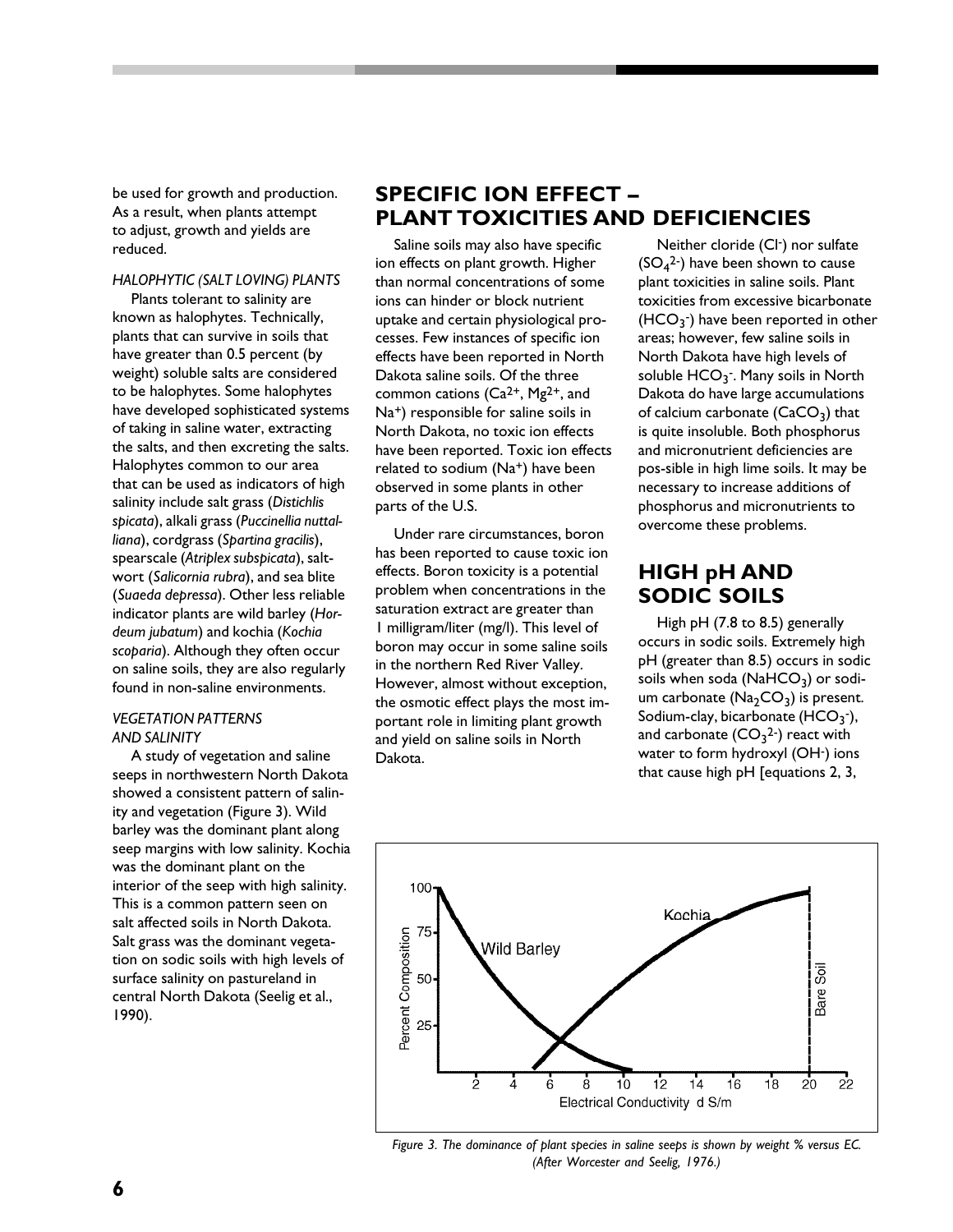and 4]. Soda and sodium carbonate are relatively soluble; therefore, high amounts of soluble carbonate is available to react with water to produce OH- . For this reason, sodic soils with soda and sodium carbonate are likely to have a pH greater than 8.5.

| Na-clay + $H_2O \rightarrow H$ -clay + Na <sup>+</sup> + OH· [2] |       |
|------------------------------------------------------------------|-------|
| $HCO_3$ + $H_2O \rightarrow H_2CO_3$ + OH                        | $[3]$ |
| $CO_3^2$ + H <sub>2</sub> O $\rightarrow$ HCO <sub>3</sub> + OH  | [4]   |

Extremely high pHs (greater than 8.5) are generally not encountered in sodic soils of North Dakota, because soda and sodium carbonate are rarely present. When soluble carbonate salts are found, the soils generally have coarse textures. When the soil pH is greater than 9.5 live plant roots are vulnerable to deterioration.

## **Nutrient Availability and High pH**

High pH affects plant growth by reducing availability of some plant nutrients. Phosphates are most available to the plant at a pH between 6 and 7. Micronutrients such as iron, manganese, zinc, copper, and cobalt are all much less available at a pH greater than 7.

# **RESTRICTIVE SUBSOILS AND CRUSTING PROBLEMS**

## **Slowly Permeable Claypans**

Soil structure in sodic soils is poor and permeability is low. Permeability is the ease of air and water movement through soils. Good permeability allows water and gasses (oxygen and carbon dioxide) to circulate eas-ily to and from plant roots. This is needed for good plant growth.

A dense layer of clay occurs at or near surface of sodic soils. This natural layer, often called a claypan, is a barrier to roots. Most roots are restricted to the topsoil above the claypan, because movement of water, nutrients, and gases is too slow in the claypan. A dry claypan can be hard enough to physically restrict root penetration. The overall effect on plant growth is one of stress similar to that caused by extremely dry or saline conditions.

#### *UNDULATING OR SPOTTY PLANT GROWTH ON SODIC SOILS*

Both claypan depth and root restriction vary considerably within a few feet. Depth to saline material is also highly variable. This variation in soil properties creates extreme differences in plant available water, plant rooting depth, and osmotic potential. Crop response to these extremes is an undulating or spotty pattern of growth that is characteristic of sodic soils.

## **Soil Crusting**

Surface crusting is a common problem with cultivated sodic soils. Plowing mixes sodium-clay from the claypan with topsoil or surface material. Surface material with high amounts of sodium-clay is highly erodible, because it has low aggregate stability and is easily detached by rain drop impact. When dry, the surface

forms a hard crust that is a barrier to seedling emergence.

## **Salinity and Metal Corrosion**

Saline soils are corrosive with respect to certain materials commonly used for construction. When metal is placed in the soil, it is exposed to electrochemical reactions that change its physical properties; iron rusting is a good example. Soils high in soluble salts enhance electrochemical corrosion. Electrochemical corrosion can be reduced by coating the metal with organic materials, such as tar or pitch. Metal pipelines are often protected by passing an electrical current through them (cathodic protection) to replace the electrons lost to chemical reactions.

## **Sulfates and Concrete Corrosion**

Soil solutions high in sulfate  $(SO_4^2)$  are corrosive to concrete structures. The sulfate solution penetrates concrete and reacts with calcium in the cement to form CaSO<sup>4</sup> that precipitates within the pores. This reaction destroys the integrity of concrete in two ways. The cementing agent is changed to a non-cementing material (CaSO<sub>4</sub>) and large crystals of  $\mathsf{CaSO}_4$  are formed within voids, causing physical disruption of the concrete.

Much of the damage caused by sulfate solutions can be avoided by using sulfate-resistant concrete. Type I (standard Portland cement) has little resistance to the corrosive action of sulfatic solutions. Type II has medium resistance to sulfates, and Type V has high resistance.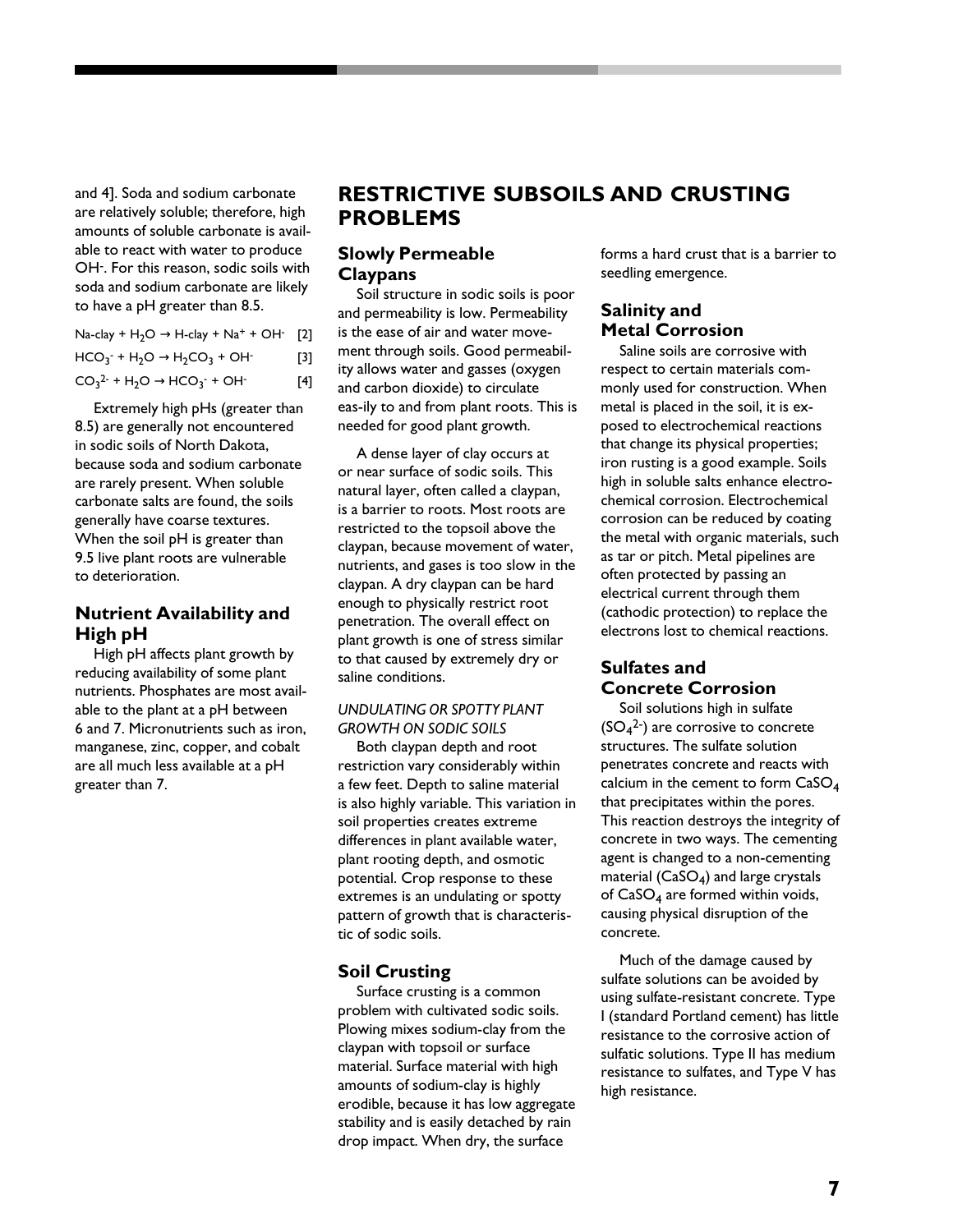# LOCATION AND OCCURRENCE OF SALINE AND SODIC SOILS

# **NATURALLY OCCURING SALINE SOILS**

Saline and sodic soils generally occur on landscape positions where groundwater discharges by evapotranspiration from a shallow water table. In these soils, the water table will flucuate seasonally, but generally will be within 6 feet of the surface for a large part of the growing season. Because soil texture affects the flow of water through soil, it also affects the depth of the water table necessary to cause salinization. Coarse textured soils allow upward capillary movement of water to occur only over a short distance. Therefore a higher water table is required for salinization of coarse textured soils, such as sands or sandy loams, compared to finer textured soils, such as loams or clays. However, because the large pores in coarse textured soils offer much less resistance to water flow compared to the smaller pores in fine textured soils, salinization can occur much quicker in coarse textured soils.

As groundwater is discharged through the soil surface, dissolved salts precipitate and accumulate. Accumulations generally occur near or at the surface of the soil; however, they may occur anywhere in the soil where water is extracted by plant roots.

Discharge as evapotranspiration is only one part of the water balance at a given landscape position. Seasonal rain causes downward percolation of water that leaches salts from the upper parts of the soil.

Salinization occurs in those soils that favor discharge (evapotranspiration loss) over leaching. Not all soils with a water balance favoring discharge are saline. Salinization also depends on groundwater quality. If

the groundwater has a only a small amount of soluble salts, salinization is very slow or may not occur at all.

Many combinations of groundwater discharge, water quality, and landscape position exist in North Dakota. As a result, a variety of different types of both saline and sodic soils have developed. Saline and sodic soils with similar properties can often be located by geographical area.

#### *NORTHERN RED RIVER VALLEY*

Saline soils in the Grand Forks County area (Figure 4) are the result of regional discharge of artesian groundwater from the Dakota Sandstone formation (Benz et al., 1961). The chemistry of these saline soils is uncommon for the northern Great Plains because of the accumulation of chloride salts. Sulfate salts generally dominate saline soils in North Dakota.

#### *GLACIATED AREAS NORTH AND EAST OF THE MISSOURI RIVER*

In glaciated areas, saline soils are associated with the edges of closed depressions or broad swales where discharge of groundwater can occur. Saline soils with most salts at the surface are associated with very shallow water tables. Saline soils with lower water tables may actually have the highest levels of salinity deeper in the soil (Seelig et al., 1987). Leached soils with little salt are often found in depressions within areas of saline soils.

#### *WEST AND SOUTH OF THE MISSOURI RIVER*

In nonglaciated areas of North Dakota the water table generally ap-proaches the soil surface on low slopes that gently grade to natural drainageways (streams or rivers). Surface water flow and storage is controlled by the system of interconnected drainageways. This is different than the hydrology in glaciated areas that is controlled by a system of closed depressions (potholes).

Some saline and sodic soils west of the Missouri River are not necessarily related to groundwater discharge. These soils inherited salts from sedimentary material (marine shales, sandstones, etc.) in which they formed. They may be found on landscape positions that have very deep water tables.



*Figure 4. The geologic cross section of Grand Forks County shows the relationship between the Dakota sandstone and the overlying glacial deposits. (After Benz et al., 1961.)*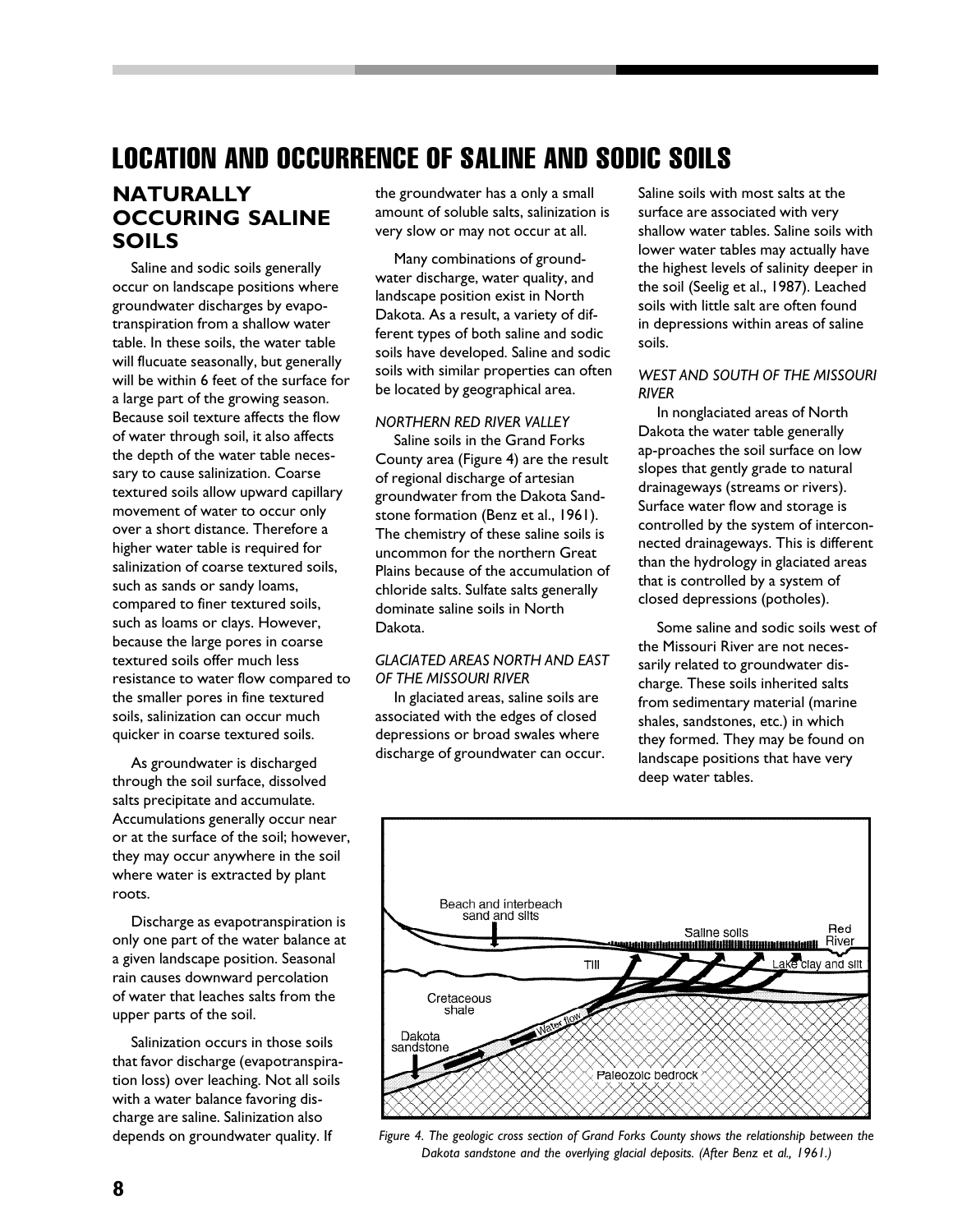## **Naturally Occurring Sodic Soils**

Groundwater discharge may lead to the development of sodic soils as sodium salts are concentrated in the soil. During evaporation, sodium salts separate from calcium salts because of different solubilities. The soluble sodium salts concentrate high in the soil profile. As the soil solution becomes more concentrated with sodium, the percentage of sodium on the exchange complex also increases. Eventually there is enough exchangeable sodium to cause dispersion of clay and organic matter.

In the unglaciated parts of western North Dakota, sodium affected soils are quite common and the saline soils are generally also affected by sodium (Figure 5). Sodic soils are also found in the glaciated parts of North Dakota; however, saline soils unaffected by sodium are far more prevalent (Figure 5).

# **SECONDARY SALINIZATION**

Secondary salinization is the term used to describe soils salinized as a consequence of human activities. In North Dakota there are five types of secondary salinization:

- 1) saline seeps;
- 2) salinization along road ditches;
- 3) salinization along lagoon margins;
- 4) salinization from irrigation;
- 5) salinization from wetland drainage.



*Figure 5. The distribution of saline and sodic soils in North Dakota.*

*(Adapted by D. D. Patterson, C. Fanning, and B. D. Seelig from the General Soil Map of North Dakota, Soil Survey Staff, 1961).*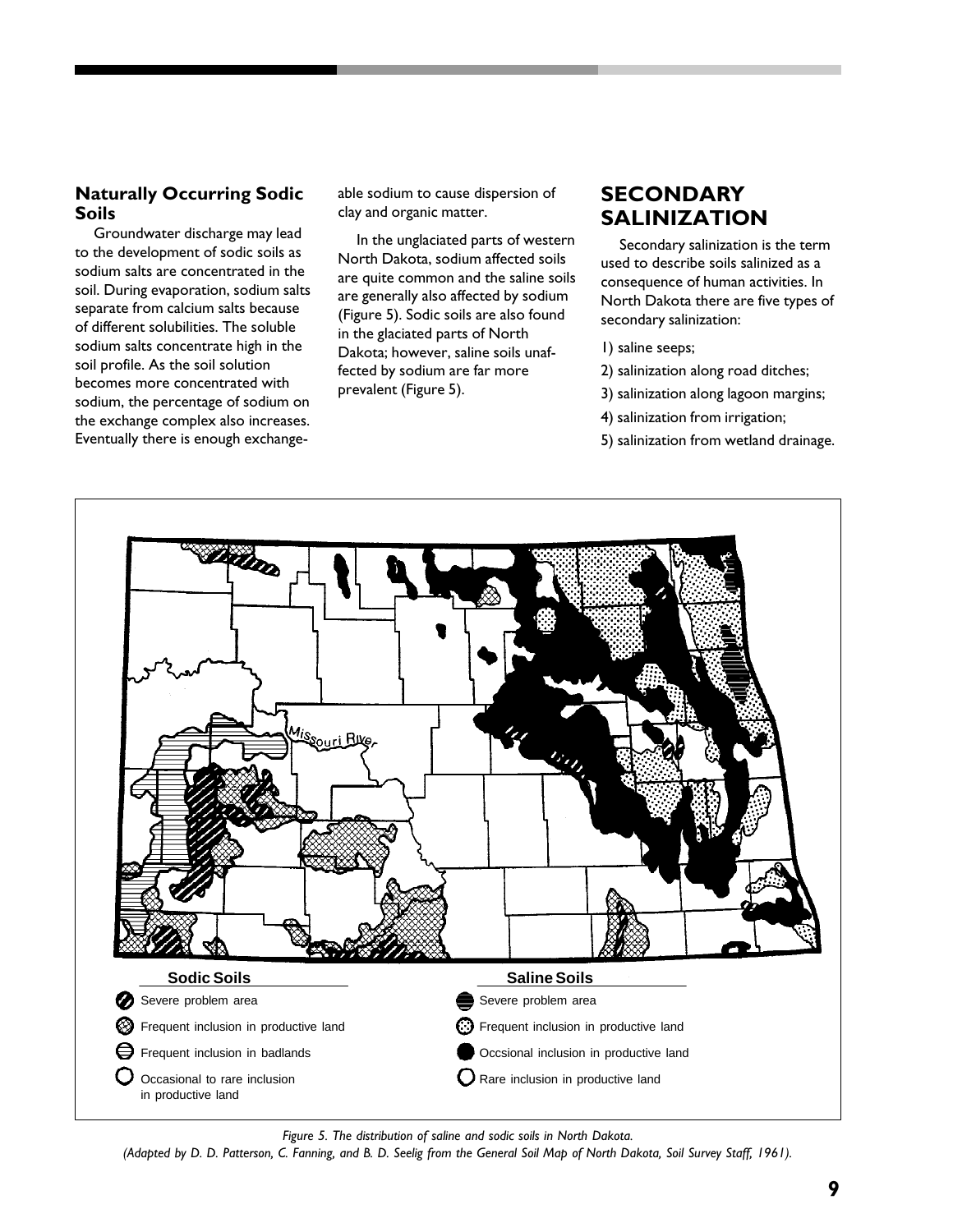#### **Saline Seep Formation**

Most saline seeps have developed recently (post settlement) in the northern Great Plains. In the last 20 years, investigators have concluded that saline seep formation is closely related to the practice of summer fallow for moisture conservation. Researchers have determined that the soil in the rooting zone under summer fallow reaches its storage capacity long before the end of the fallow period. Deep percolation of additional moisture beyond the rooting zone is likely to occur in this situation.

Rate and amount of downward percolation is controlled by soil tex-ture. Average pore diameter in coarse textured soils is larger than in fine textured soils. Faster rates of water flow and less water storage are directly related to larger pore diameters. As a result, deep percolation is more likely to occur in coarse textured soils. In some places relatively coarse textured soils overlay impermeable material of finer tex-ture. Under these circumstances, deep percolation leads to lateral water flow along the surface of the

impermeable material (Deutsch, 1977; Seelig, 1978). If the contact between the two different materials approaches the soil surface along a hill slope, as often happens, the laterally moving water will create a wet spot that eventually becomes saline as the water is evaporated (Figure 6).

#### *LOCATION AND TYPES OF SALINE SEEPS*

Saline seeps are most common south and west of the Missouri River and on the Missouri Coteau. Areas most prone to saline seeps have sloping stratified geologic materials. They have been classified into six general groups according to the underlying materials (Figure 7). Doering and Sandoval (1976) estimated that 100,000 acres of western North Dakota cropland are affected by saline seeps. Although this is a small percentage of the total acreage of saline and sodic soils, saline seeps are a serious problem. They are responsible for deterioration of land that was once productive. Efforts to avoid wet saline spots on tracts of cultivated land increases costs of production, especially with today's farm machinery.



## **Road Ditch and Lagoon Margin Salinity**

Saline soils that have developed around lagoons and drainage ditches are also controlled by the water source. Salinity along drainage ditches is due to lateral movement of water from the ditches to adjacent fields (Figure 8). Extremely flat areas, such as the Red River Valley, are particularly susceptible to this type of secondary salinization. The low grade on most drainage ditches allows water to stand for long periods of time.

## **Salinity and Irrigation**

Under irrigated agriculture, secondary salinization may occur if water is not properly managed. All water from sources other than precipitation contains some dissolved salt. As irrigation water is used by crops, salts are precipitated in the soil. This process may eventually lead to saline conditions that plants cannot tolerate (Figure 9).

The rate at which salinization proceeds depends on the amount and quality of water added. Water with high amounts of dissolved salts will cause rapid salinization. Poorly designed and improperly managed irrigation systems have been responsible for salinization of thousands of acres in the U.S. Before an irrigation system is developed, soil and water compatibility should always be determined by a qualified soil scientist.

## **Wetland Drainage and Salinity**

Drainage of certain types of wetlands in the northern Great Plains may also lead to soil salinization in the wetland interior. Class 3 and 4 wetlands are noted for their nonsaline soils but are often surrounded by saline soils on the wetland edge. Hydrologically, many of these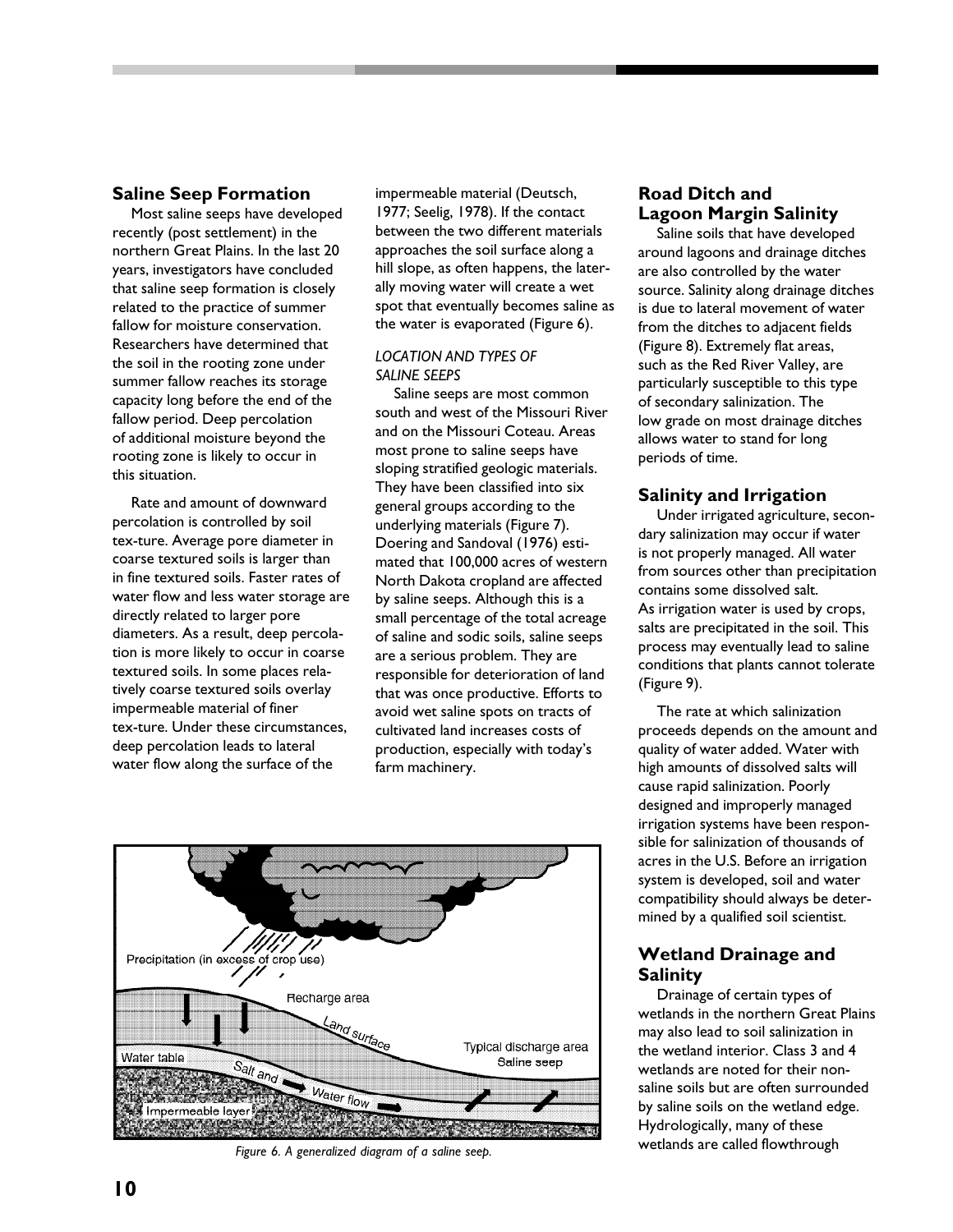







B



D



*Figure 7. Six classes of saline seeps found in North Dakota. (After Worcester et al., 1975.)*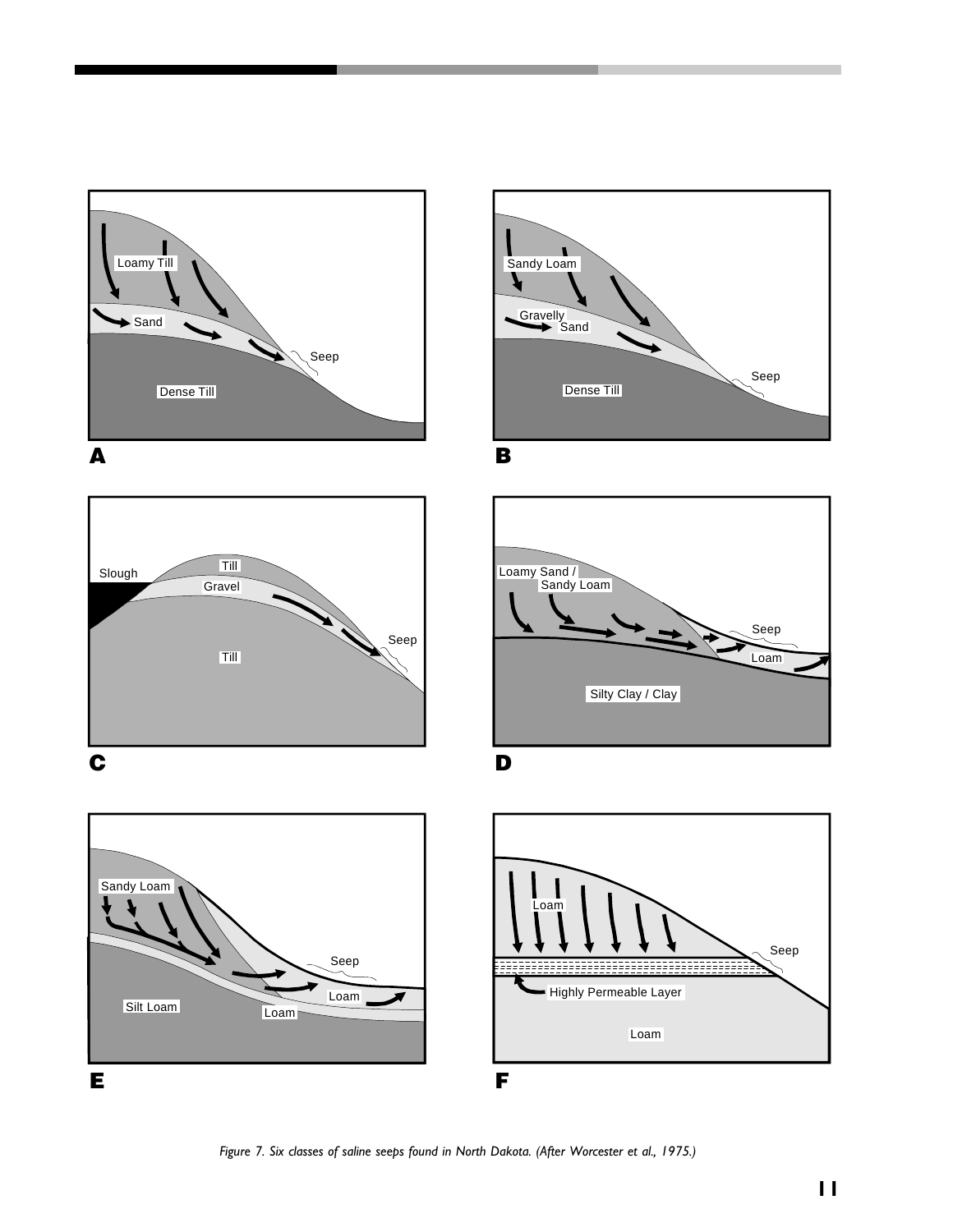wetlands, because water flows laterally through the wetland soils and does not allow accumulation of salts (Figure 10). When the hydrology of a flowthrough wetland is disrupted by drainage, evaporative discharge can occur through the drained wetland soil. Under the undrained condition, evaporative discharge is confined to the wetland edge; soils may be extremely saline at this location. When the area of evaporative discharge is expanded to the wetland interior, saline conditions may be expanded to the entire wetland (Figure 10). The final result of flowthrough wetland drainage is often no gain in crop production, but a loss of flood protection, groundwater recharge, and wildlife habitat.



*Figure 8. The location of maximum salinity and crop damage along a drainage ditch in the Red River Valley. (After Skarie et al., 1986.)*



*Figure 9. Secondary salinization by irrigation (A) and (B) may be prevented, if the field is adequately drained (C).*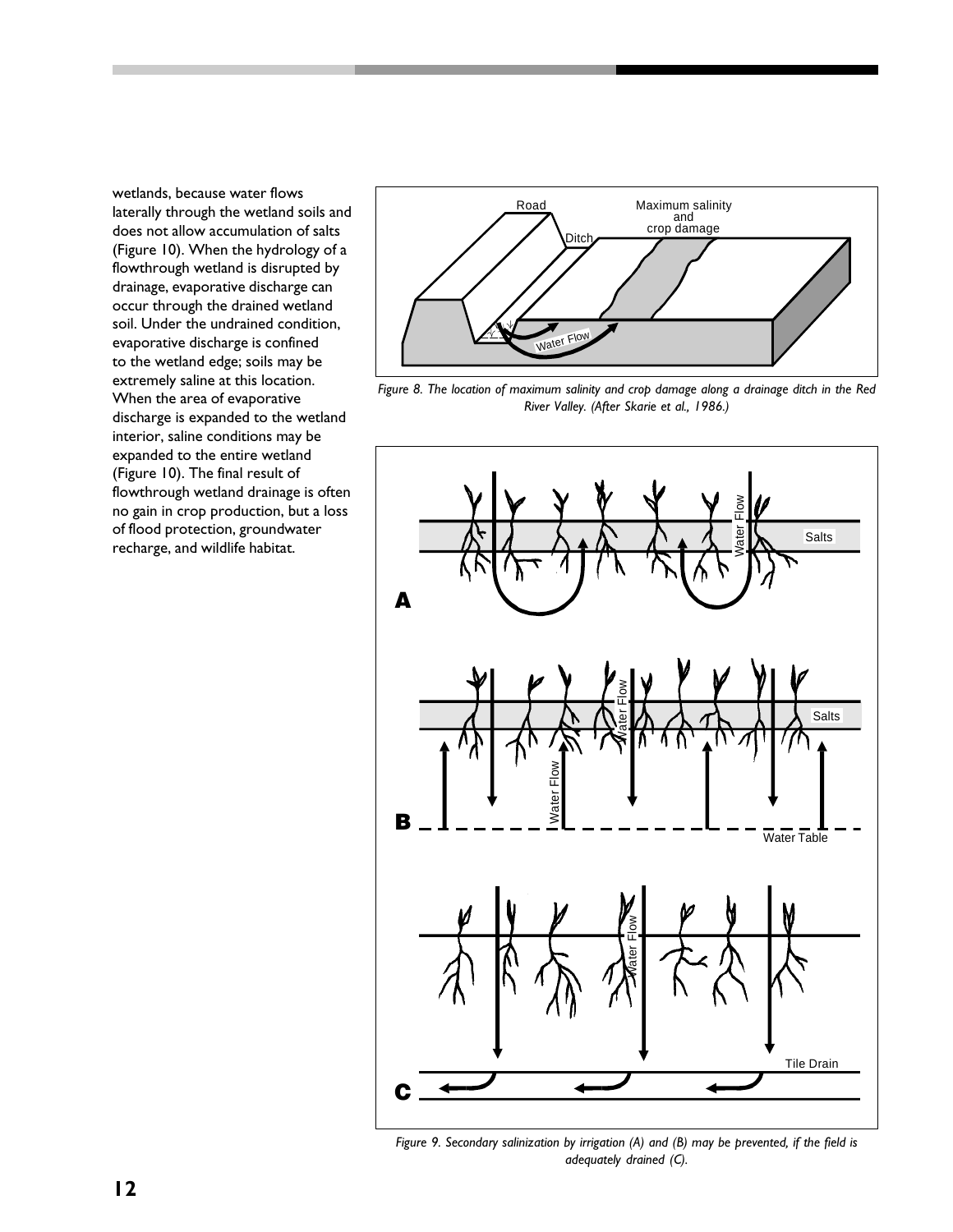# SALINE AND SODIC SOIL MANAGEMENT

Management stategies for saline and sodic soils must be designed with processes of salt accumulation in mind. Different management techniques may be necessary for soils with different salt compositions and water regimes.

Most saline and sodic soils are the result of evaporation from a shallow water table. Before effective methods of management can be designed for a specific parcel of land, the water table level must be determined. As long as a shallow water table exists, potential for salinization and sodification exists.

# **SALINE SOIL MANAGEMENT**

The type of ions in the soil solution does not influence the osmotic potential to any large degree; it is the total of all ionic species that controls the osmotic potential. From a practical point of view, management of saline soils with different salt compositions is essentially the same.

#### **Plant Tolerance to Salinity**

Salt tolerant plant species should be selected on the basis of salt concentrations found in saline areas. Drought resistant plants such as

grasses and small grains are generally more tolerant to salinity than row crops, trees, shrubs, and vegetables (U.S. Salinity Laboratory Staff, 1954). If an accurate estimate of field salinity is known, crop tolerance information can be used to determine the economic feasibility of growing certain crops.

Crop tolerance to salinity has been tested for some of the major crops in North Dakota (Figure 11). It is noteworthy that sunflower is more resistant to salinity than experience from other production areas would indicate.



*Figure 10. Salinity is confined to the edges of flowthrough wetlands (A), unless the wetlands are drained, and the area of evaporative discharge is expanded to the wetland basin (B).*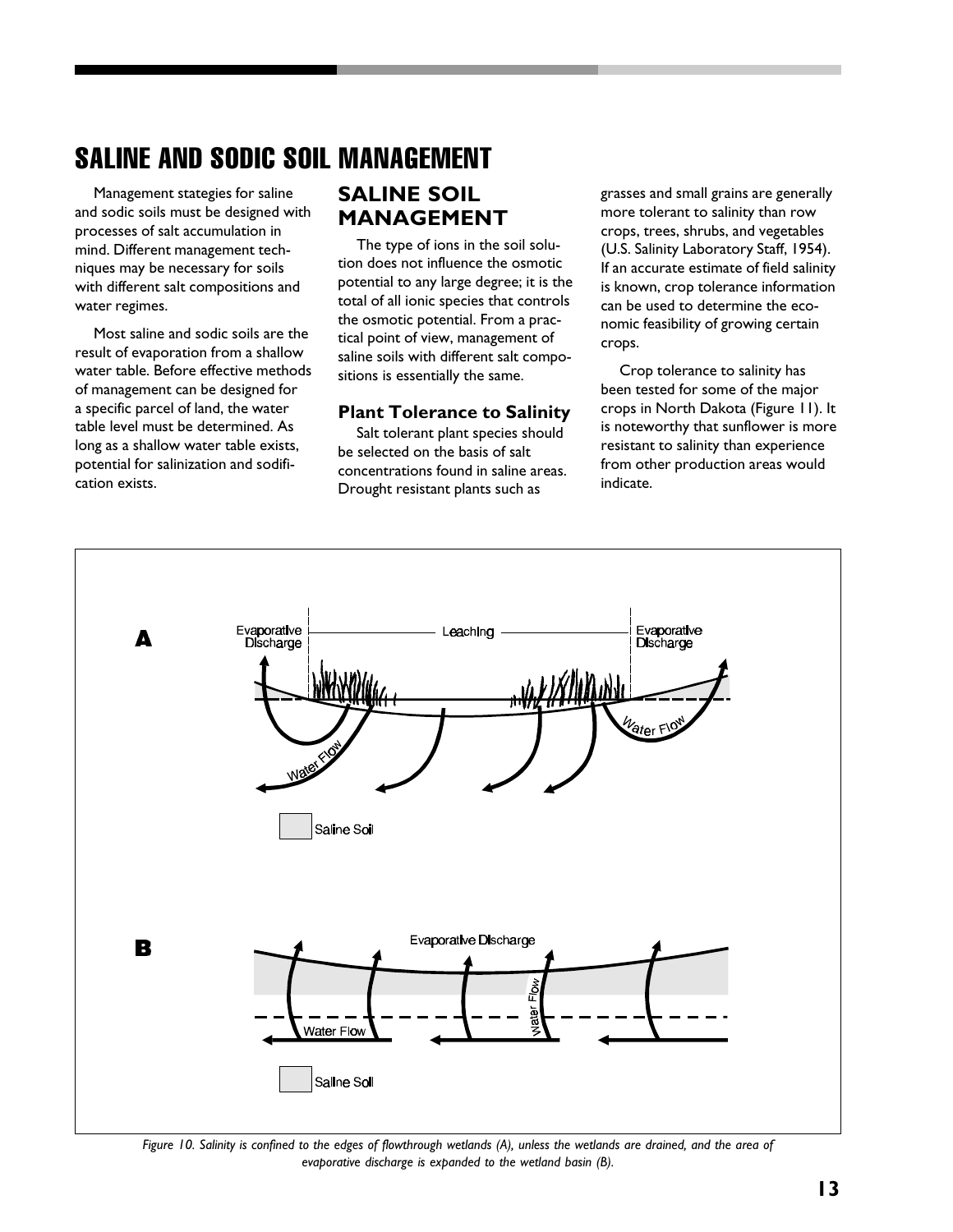Many cultivated crops are most susceptible to salinity during germination and early growth stages. If planting coincides with periods shortly after salts have been flushed from the surface, plant germination and seedling survival is more likely to be successful.

## **Reduction of Evaporative Discharge**

Control of salinity must include management practices that reduce evaporative discharge. Subsurface drainage is an effective means of lowering the water table; however, it may not be economically feasible. Evaporative discharge is also affected by the condition of the soil surface and the plants growing on it. Surface mulches can be used to reduce evapotranspiration and salt accumulation.

# **SODIC SOIL MANAGEMENT**

Soils affected by sodium must be managed similarly to saline soils with respect to drainage. Management for these soils includes drought tolerant plant species. Chemical amendments and physical disruption of the claypan may help to reduce the restrictive nature of these soils.

## **Calcium Amendments for Sodic Soils**

Sodic soils may be improved by replacing adsorbed sodium with calcium. A number of amendments have been used with limited success over the years (U.S. Salinity Laboratory Staff, 1954). Amendments that release high amounts of calcium to the soil solution are the most effective. Unfortunately very soluble amendments, such as calcium chloride (CaCl<sub>2</sub>), are cost prohibitive. Gypsum (CaSO<sup>4</sup> ) is an amendment less effective than calcium chloride but popular in many areas because of



*Figure 11. Thresholds of yield reduction due to salinity for some of the major crops in North Dakota. Salinity was expressed as the electrical conductivity (EC) of the saturated soil extract from the plow layer (0 to 6 inch depth). (After Maianu, 1983; 1984; and unpublished data; Maianu and Lukach, 1985; Nelson, unpublished data.)*

cost. Gypsum, however, is often ineffective on sodic soils in North Dakota, because they already have high amounts of gypsum in them. For those sodic soils in North Dakota that do not have gypsum in the upper part of the claypan,  $\mathsf{CaSO}_4$  may be an effective amendment. Soil inspection and analysis by a qualified soil specialist before calcium amendments are applied to fields with sodic soils is recommended.

## **Deep Plowing and Sodic Soil Improvement**

Deep plowing has improved some sodic soils in western North Dakota (Sandoval, 1978). Deep plowing not only disrupts the restrictive claypan, but may also mix CaSO<sub>4</sub> from deeper soil layers into the claypan.

Caution should be taken not to plow too deep or too shallow. Plowing too deep may bring excessive amounts of soluble salts to the surface, creating a salinity problem. Plowing too shallow will not disrupt the lower part of the claypan and will not reach gypsum accumulations below it. The effectiveness of the deep plowing technique depends on the location of the water table and the presence of native gypsum in the soil.

Soil improvement through deep plowing is not expected to be sustained on a sodic soil that has a shallow water table, because sodium salts are continually introduced to the soil through evaporative discharge. If the claypan already has high amounts of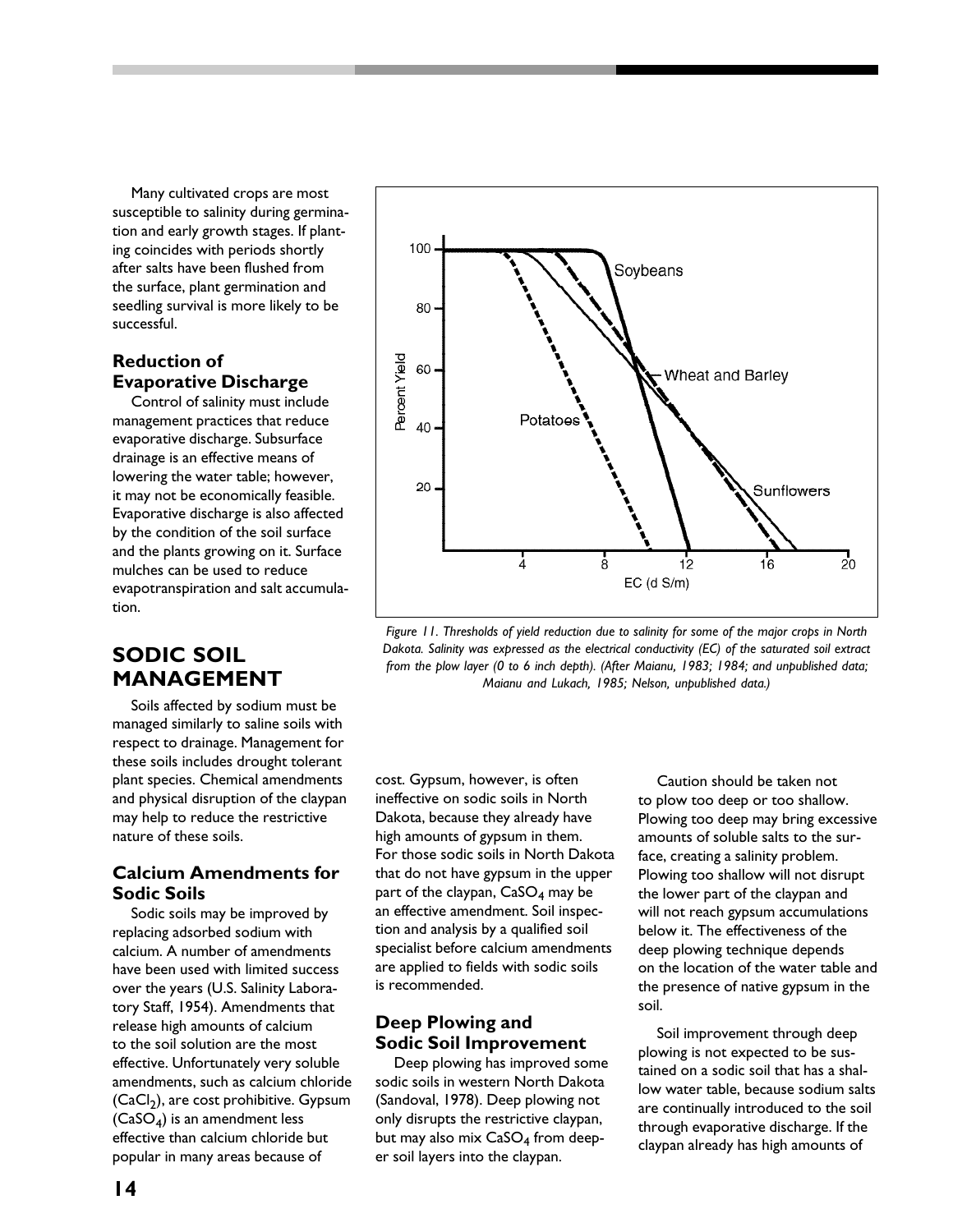gypsum, mixing of gypsum from deeper substrata will have no effect on replacement of adsorbed sodium. Consultation with a qualified soil specialist is recommended before deep-plowing is attempted to improve fields with sodic soils.

# **SALINE-SODIC SOIL MANAGEMENT**

Saline-sodic soils have unique problems with respect to management, because they have both high salinity and sodicity. Some salinesodic soils have well aggregated structure, although high amounts of sodium are present. The SAR ranged from 18 to 30 and EC ranged from 10 to 20 dS/m in a typical saline-sodic soil from northeastern North Dakota. High salinity counteracts the dispersive effect of sodium. Attempts to leach the salts will likely result in a puddled soil, because the counteractive effect against dispersion is lost as the salts are removed.

# **MANAGEMENT OF SOILS AFFECTED BY SECONDARY SALINIZATION**

#### **Saline Seeps**

*RECHARGE AREA MANAGEMENT AND SALINE SEEP CONTROL*

Saline soil improvement often includes managing the water table. In the case of saline seeps, the water table may be controlled by reducing local groundwater recharge. Eliminating summer fallow in upland recharge positions is generally the most effi-cient method of controlling the water table in a saline seep. Compared to native vegetation, cropping systems may not use moisture efficiently, particularly when summer fallow is included in the rotation. The result is high water tables that contribute to evaporative discharge and salinization of farmland. Where feasible, reduced summer fallow, continuous cropping, and inclusion of hay or pasture in long term rotations should reduce groundwater recharge in areas prone to saline seeps. Deeprooted crops such as alfalfa have been shown to effectively withdraw moisture from recharge areas and reduce discharge from saline seeps downslope (Brun and Worcester, 1974; 1975).

*INTERCEPTION MANAGEMENT AND SALINE SEEP CONTROL*

Other management practices focus on interception of lateral flow with tile drains or bands of deep rooted crops. These methods have been successful; however, they have serious disadvantages. Interception of saline water with tile drains can be costly, and the problem of saline water disposal is created. Interception of lateral water with deep rooted crops may be short lived if salts build up in the root zone. Interception methods fail to deal with the source of the problem, recharge from locations farther upslope.

## **Road Ditch and Lagoon Margin Management for Salinity**

Lateral movement of water to soils adjacent to road ditches can be reduced by preventing water from standing in the drainage ditches. Ditches should be designed and maintained to move water rapidly and minimize standing water. Lagoons should be designed to prevent leakage that causes salinization of adjacent soils.

## **Irrigation Management to Prevent Secondary Salinization**

#### *LEACHING AND DRAINAGE*

When subsurface drainage is adequate, salt accumulation in irrigated soils can be avoided by applying more water than is needed by the crop. Excess water dissolves salts and percolates beyond the root zone (Figure 9).

The amount of water needed to adequately leach the salts (leaching requirement) is determined by the quality of the irrigation water. Poor quality water (high salinity) dictates a larger leaching requirement. Proper subsurface drainage is absolutely necessary to prevent shallow water tables from developing below irrigated soils. A shallow water table under an irrigated soil defeats the application of leaching water, because leached salts are moved back into the rooting zone by capillary action (Figure 9).

#### *FIELD LEVELLING*

Secondary salinization can occur from uneven distribution of irrigation water due to irregular topography. Microdepressions act as points of focused recharge; salts are leached from the recharge locations (Figure